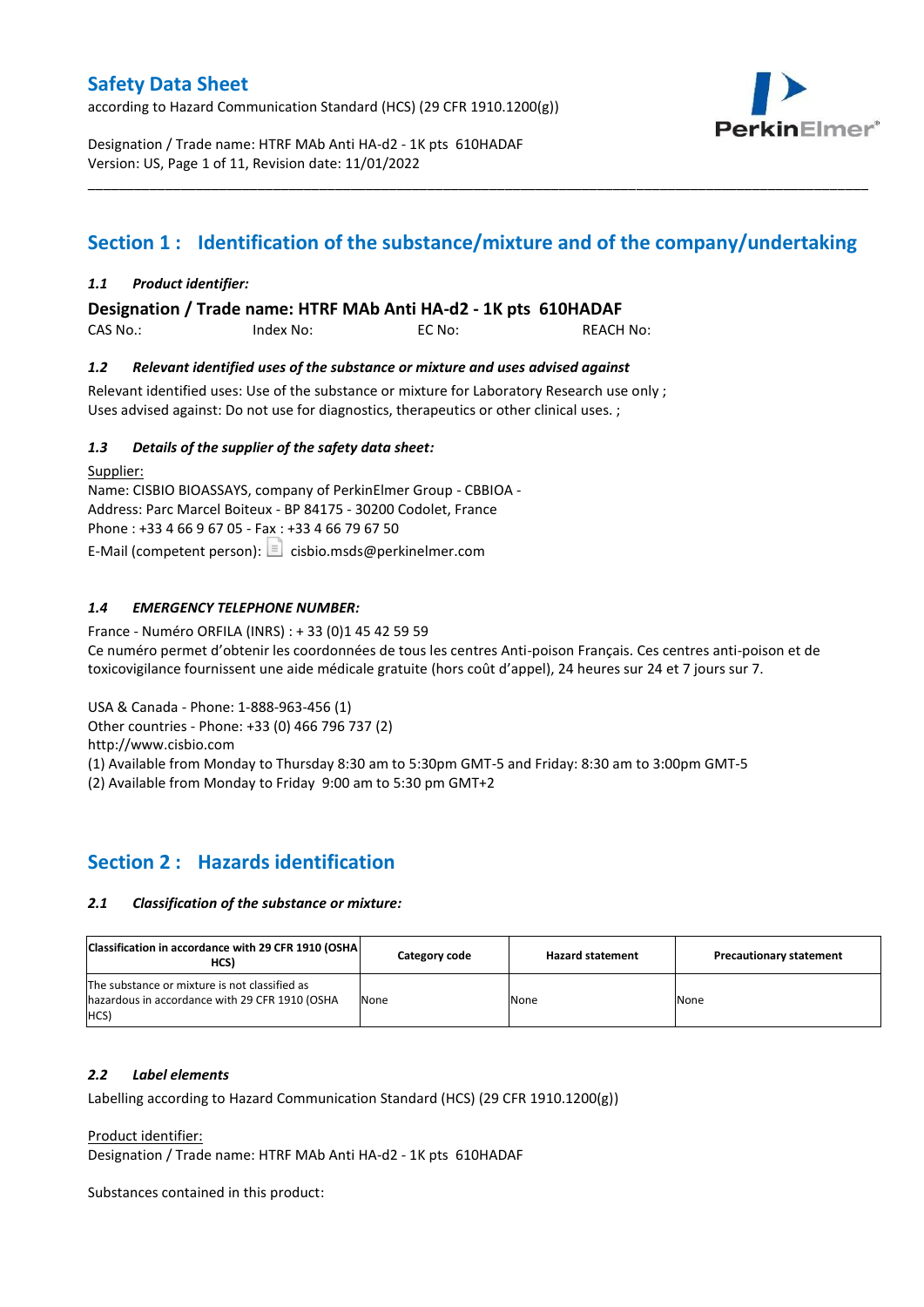according to Hazard Communication Standard (HCS) (29 CFR 1910.1200(g))

Designation / Trade name: HTRF MAb Anti HA-d2 - 1K pts 610HADAF Version: US, Page 2 of 11, Revision date: 11/01/2022



Hazard pictograms

Signal word:

Hazard and precautionary statements:

#### *2.3 Other hazards*

The mixture does not contain substances classified as 'Substances of Very High Concern' (SVHC) >= 0.1% published by the European CHemicals Agency (ECHA) under article 57 of REACH. The mixture satisfies neither the PBT nor the vPvB criteria for mixtures in accordance with annexe XIII of the REACH regulations EC 1907/2006. ;

\_\_\_\_\_\_\_\_\_\_\_\_\_\_\_\_\_\_\_\_\_\_\_\_\_\_\_\_\_\_\_\_\_\_\_\_\_\_\_\_\_\_\_\_\_\_\_\_\_\_\_\_\_\_\_\_\_\_\_\_\_\_\_\_\_\_\_\_\_\_\_\_\_\_\_\_\_\_\_\_\_\_\_\_\_\_\_\_\_\_\_\_\_\_\_\_\_\_\_\_\_

Adverse human health effects: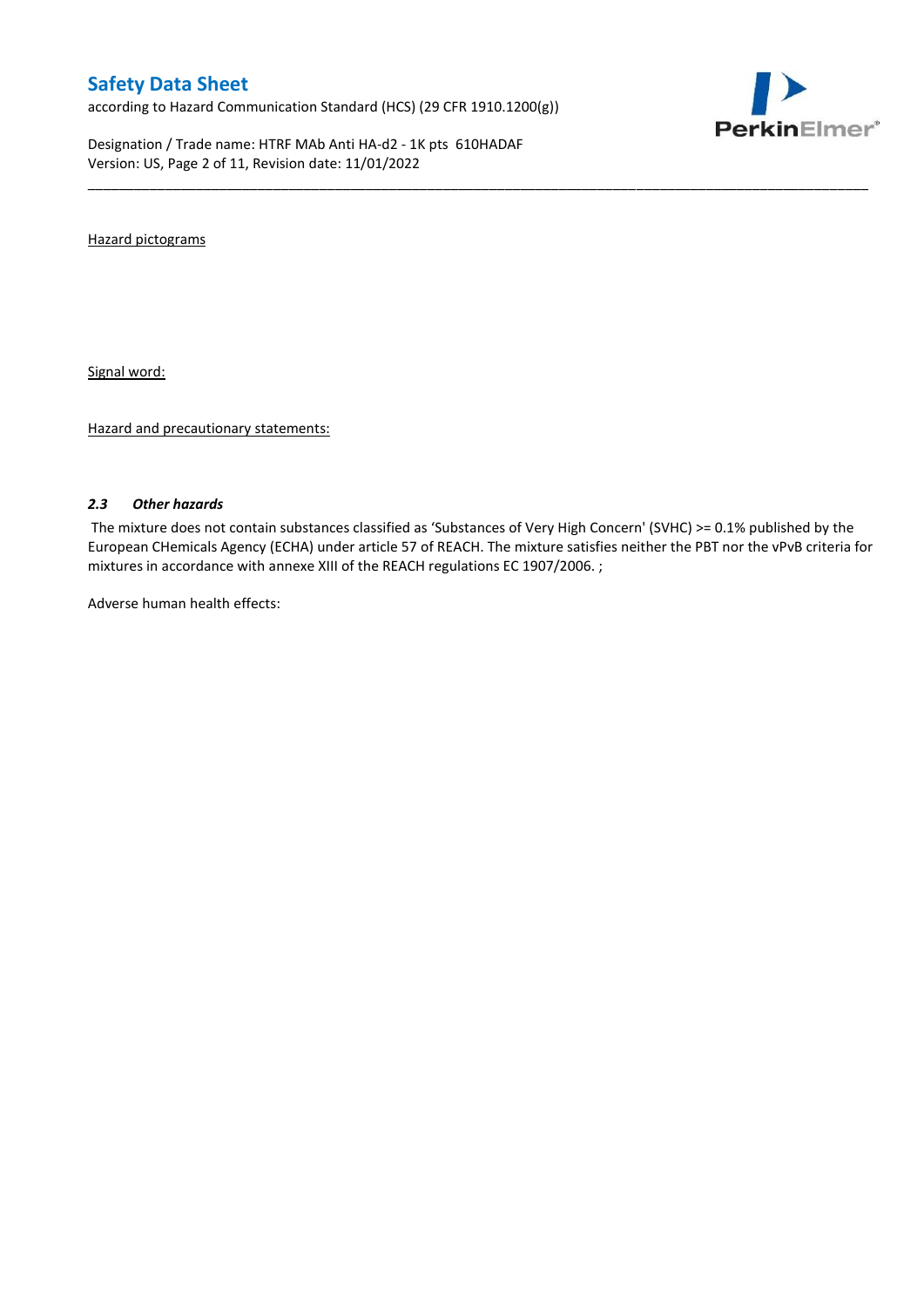according to Hazard Communication Standard (HCS) (29 CFR 1910.1200(g))



Designation / Trade name: HTRF MAb Anti HA-d2 - 1K pts 610HADAF Version: US, Page 3 of 11, Revision date: 11/01/2022

### **Section 3 : Composition/information on ingredients**

### *3.2 Mixtures*

Hazardous ingredients:

This mixture does not contain any hazardous substances at the concentration limits given in Regulation (EC) No. 1272/2008 and OSHA Hazard Communication Standard 29 CFR 1910.1200.

\_\_\_\_\_\_\_\_\_\_\_\_\_\_\_\_\_\_\_\_\_\_\_\_\_\_\_\_\_\_\_\_\_\_\_\_\_\_\_\_\_\_\_\_\_\_\_\_\_\_\_\_\_\_\_\_\_\_\_\_\_\_\_\_\_\_\_\_\_\_\_\_\_\_\_\_\_\_\_\_\_\_\_\_\_\_\_\_\_\_\_\_\_\_\_\_\_\_\_\_\_

Additional information:

Full text of H- and EUH-phrases: see SECTION 16.

### **Section 4 : First aid measures**

### *4.1 Description of first aid measures*

**General information**: Do not leave affected person unattended. ; Remove affected person from the danger area and lay down. ;

**Following inhalation**: In case of respiratory tract irritation, consult a physician. ; Provide fresh air. ;

**Following skin contact**:After contact with skin, wash immediately with water ; Remove contaminated clothing ;

**Following eye contact**: After contact with the eyes, rinse with water with the eyelids open for a sufficient length of time, then consult an ophthalmologist immediately. ;

**Following ingestion**: Do NOT induce vomiting. ; Give nothing to eat or drink. ; If accidentally swallowed rinse the mouth with plenty of water (only if the person is conscious) and obtain immediate medical attention. ; **Self-protection of the first aider**:

#### *4.2 Most important symptoms and effects, both acute and delayed*

Symptoms: No known symptoms to date. ; Effects:

### *4.3 Indication of any immediate medical attention and special treatment needed*

Notes for the doctor:

### **Section 5 : Firefighting measures**

#### *5.1 Extinguishing media:*

Suitable extinguishing media: This product is not flammable. Use extinguishing agent suitable for type of surrounding fire ;

#### *5.2 Special hazards arising from the substance or mixture*

Hazardous combustion products: /

### *5.3 Advice for fire-fighters*

Wear Protective clothing. ; Additional information: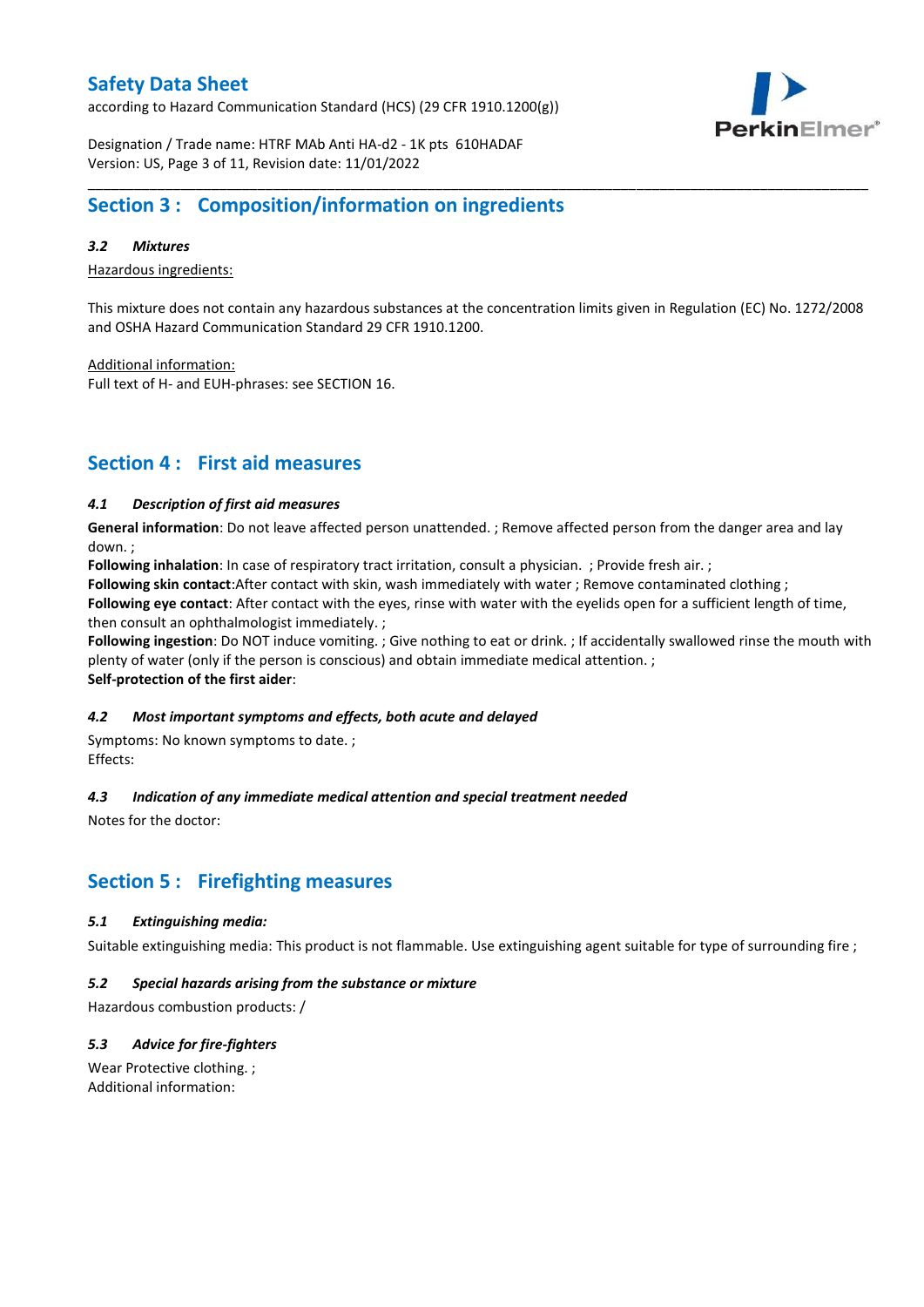according to Hazard Communication Standard (HCS) (29 CFR 1910.1200(g))



Designation / Trade name: HTRF MAb Anti HA-d2 - 1K pts 610HADAF Version: US, Page 4 of 11, Revision date: 11/01/2022

### **Section 6 : Accidental release measures**

### *6.1 Personal precautions, protective equipment and emergency procedures*

Emergency procedures: Provide adequate ventilation. ; Emergency procedures: Remove persons to safety. ; Personal precautions: Use personal protection equipment (see section 8). ;

\_\_\_\_\_\_\_\_\_\_\_\_\_\_\_\_\_\_\_\_\_\_\_\_\_\_\_\_\_\_\_\_\_\_\_\_\_\_\_\_\_\_\_\_\_\_\_\_\_\_\_\_\_\_\_\_\_\_\_\_\_\_\_\_\_\_\_\_\_\_\_\_\_\_\_\_\_\_\_\_\_\_\_\_\_\_\_\_\_\_\_\_\_\_\_\_\_\_\_\_\_

### *6.2 Environmental precautions*

Do not allow to enter into surface water or drains. ; Ensure all waste water is collected and treated via a waste water treatment plant. ;

#### *6.3 Methods and material for containment and cleaning up*

For cleaning up: Suitable material for taking up: Absorbing material, organic ; Other information:

### *6.4 Reference to other sections*

Additional information:

### **Section 7 : Handling and storage**

### *7.1 Precautions for safe handling*

#### Protective measures:

Advice on safe handling: Avoid contact with skin, eyes and clothes. ; Avoid: Eye contact ; Avoid: Generation/formation of aerosols ; Avoid: Skin contact ; Avoid: inhalation ; In the immediate working surroundings there must be: Emergency shower installed ; In the immediate working surroundings there must be: Provide eye shower and label its location conspicuously; Wash contaminated clothing immediately. ;

Fire preventions:

Do not eat, drink or smoke in areas where reagents are handled. ; Do not pipet by mouth ; Wear suitable one-way gloves at work ;

Advice on general occupational hygiene : Handle in accordance with good industrial hygiene and safety practice ; Observe technical data sheet. ; Remove contaminated, saturated clothing. ; Wash hands before breaks and after work. ;

### *7.2 Conditions for safe storage, including any incompatibilities*

Requirements for storage rooms and vessels: Keep container tightly closed. ; Keep-store only in original container or in properly labeled containers ; Hints on storage assembly: Materials to avoid:

Further information on storage conditions:

### *7.3 Specific end uses:*

Recommendations on specific end uses: Observe technical data sheet. ;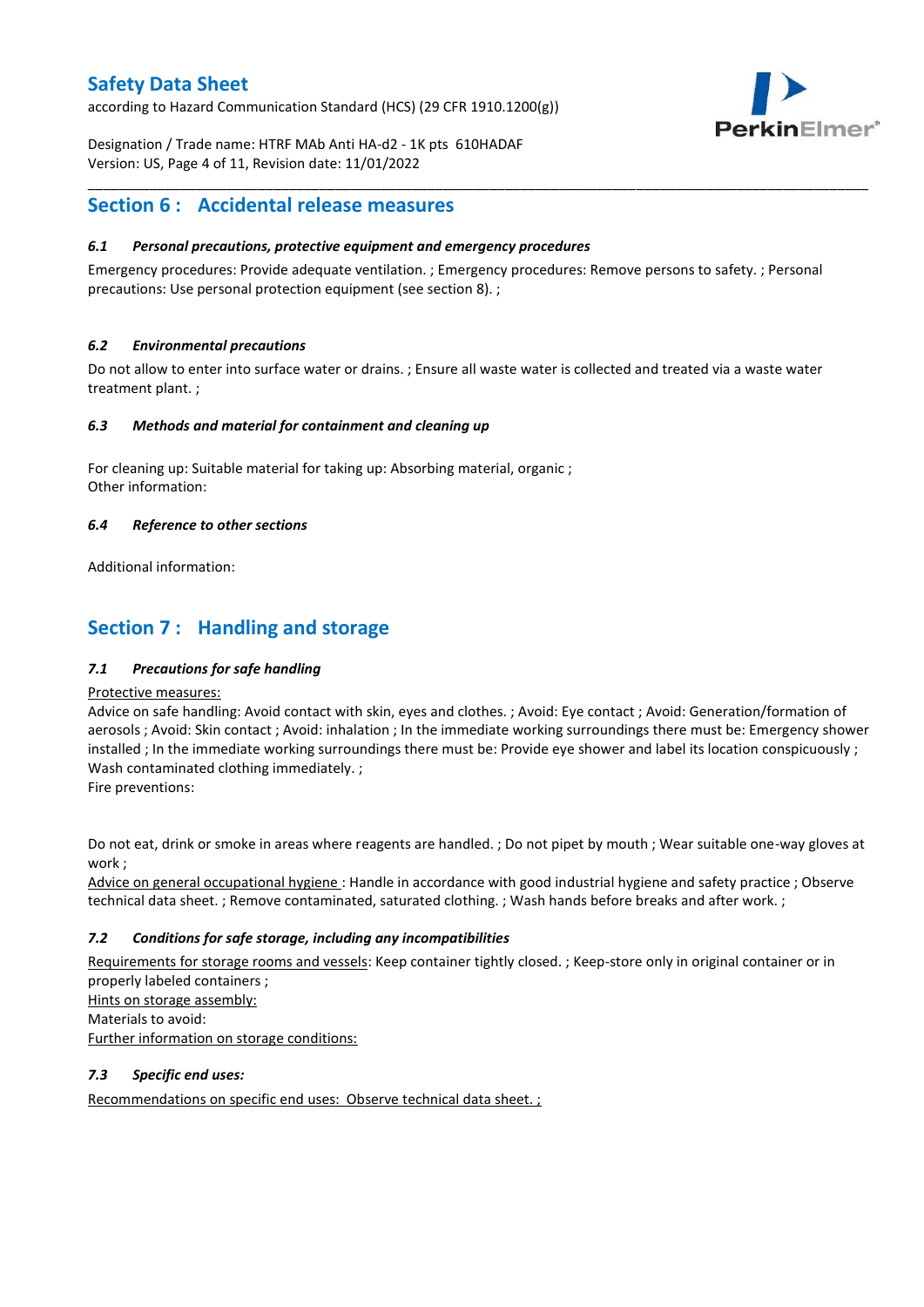according to Hazard Communication Standard (HCS) (29 CFR 1910.1200(g))



Designation / Trade name: HTRF MAb Anti HA-d2 - 1K pts 610HADAF Version: US, Page 5 of 11, Revision date: 11/01/2022

## **Section 8 : Exposure controls/personal protection**

### *8.1 Control parameters*

Preliminary remark:

- 8.1.1 Occupational exposure limits:
	- OSHA (USA)

### 8.1.2 DNEL/PNEC-values:

- DNEL worker
- DNEL consumer
- **PNFC**

#### *8.2 Exposure controls*

8.2.1 Appropriate engineering controls:

Technical measures and appropriate working operations should be given priority over the use of personal protective equipment. See section 7

\_\_\_\_\_\_\_\_\_\_\_\_\_\_\_\_\_\_\_\_\_\_\_\_\_\_\_\_\_\_\_\_\_\_\_\_\_\_\_\_\_\_\_\_\_\_\_\_\_\_\_\_\_\_\_\_\_\_\_\_\_\_\_\_\_\_\_\_\_\_\_\_\_\_\_\_\_\_\_\_\_\_\_\_\_\_\_\_\_\_\_\_\_\_\_\_\_\_\_\_\_

8.2.2 Personal protective equipment:

Eye / Face protection: Safety glasses with side-shields ;

Skin protection: Gloves ; Laboratory coats ;

Respiratory protection:Ensure adequate ventilation ;

Thermal hazards:

8.2.3 Environmental exposure controls:

Consumer exposure control

Measures related to consumer uses of the substance (as such or in mixtures): Measures related to the service life of the substance in articles:

# **Section 9 : Physical and chemical properties**

### *9.1 Information on basic physical and chemical properties*

**A**ppearance

| <u>rippedrunce</u>    |        |
|-----------------------|--------|
| Physical state        | Liguid |
| Colour                | Blue ; |
| Odour                 |        |
| Odour threshold (ppm) |        |

|                    | Value | Concentration<br>(mol/L) | Method | Temperature (°C) Pressure (kPa) | Remark |
|--------------------|-------|--------------------------|--------|---------------------------------|--------|
| pН                 |       |                          |        |                                 |        |
| Melting point (°C) |       |                          |        |                                 |        |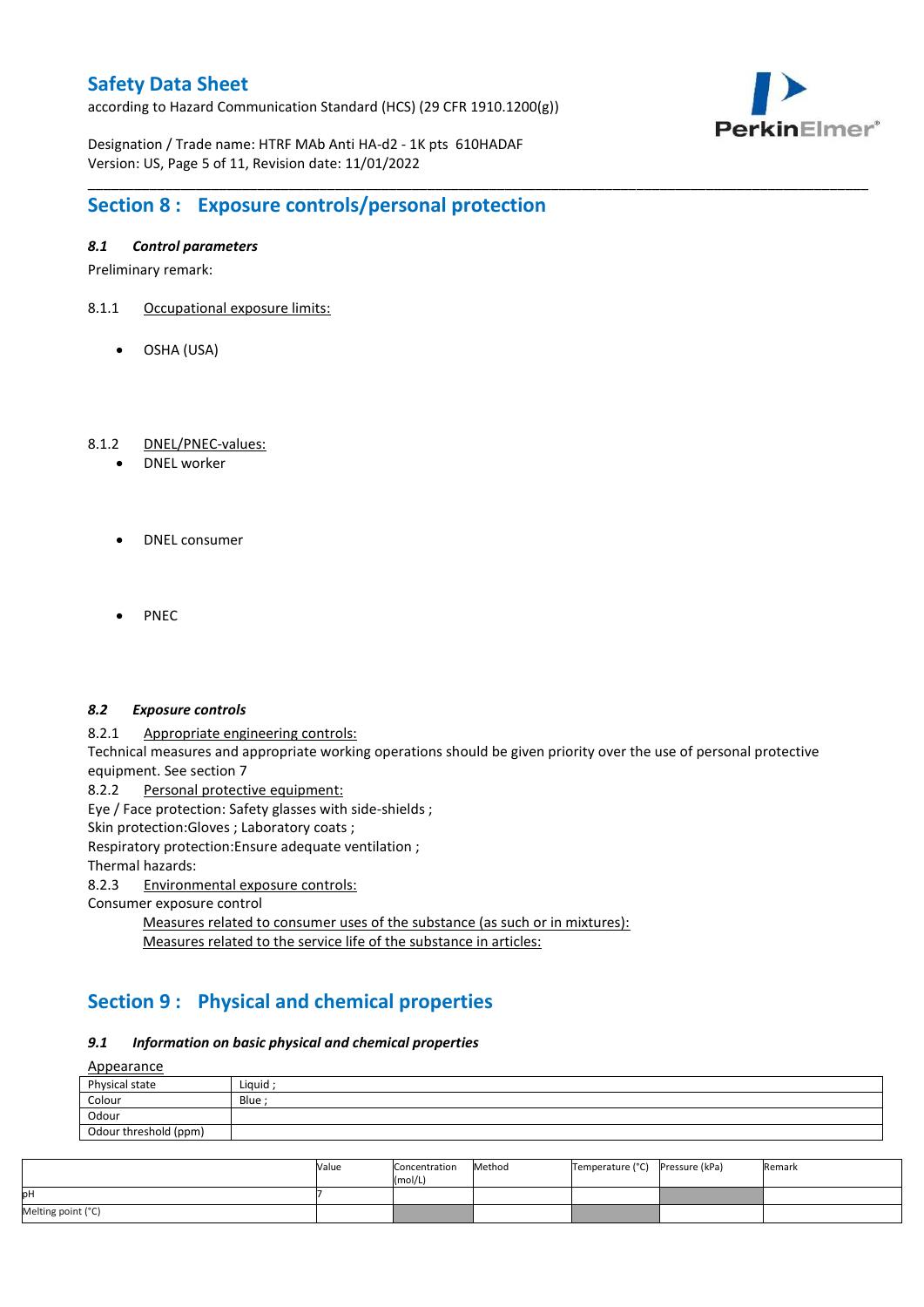according to Hazard Communication Standard (HCS) (29 CFR 1910.1200(g))



Designation / Trade name: HTRF MAb Anti HA-d2 - 1K pts 610HADAF Version: US, Page 6 of 11, Revision date: 11/01/2022

| Freezing point (°C)                                         |                                           |                                       |  |  |  |
|-------------------------------------------------------------|-------------------------------------------|---------------------------------------|--|--|--|
| Initial boiling point/boiling range (°C)                    |                                           |                                       |  |  |  |
| Flash point (°C)                                            |                                           |                                       |  |  |  |
| Evaporation rate (kg/m <sup>2</sup> /h)                     |                                           |                                       |  |  |  |
| Flammability (type:) (%)                                    |                                           |                                       |  |  |  |
| Upper/lower<br>flammability or explosive<br>limits          |                                           | Upper explosive limit<br>(%)          |  |  |  |
|                                                             |                                           | Lower explosive limit (%)             |  |  |  |
| Vapour pressure (kPa)                                       |                                           |                                       |  |  |  |
| Vapour density (g/cm <sup>3</sup> )                         |                                           |                                       |  |  |  |
|                                                             |                                           | Density (g/cm <sup>3</sup> )          |  |  |  |
| Densities                                                   |                                           | Relative density (g/cm <sup>3</sup> ) |  |  |  |
|                                                             |                                           | Bulk density (g/cm <sup>3</sup> )     |  |  |  |
|                                                             |                                           | Critical density (g/cm <sup>3</sup> ) |  |  |  |
| Solubility (Type: ) (g/L)                                   |                                           |                                       |  |  |  |
| Partition coefficient (log Pow)<br>n-octanol/water at pH :  |                                           |                                       |  |  |  |
| Auto-ignition temperature (°C)                              |                                           |                                       |  |  |  |
| Decomposition temperature (°C)<br>Decomposition energy : kJ |                                           |                                       |  |  |  |
| Viscosity                                                   |                                           | Viscosity, dynamic (poiseuille)       |  |  |  |
|                                                             | Viscosity, cinematic (cm <sup>3</sup> /s) |                                       |  |  |  |
|                                                             |                                           | Explosive properties                  |  |  |  |
|                                                             |                                           | Oxidising properties                  |  |  |  |

### *9.2 Other information:*

No other relevant data available

# **Section 10 : Stability and reactivity**

#### *10.1 Reactivity*

This material is considered to be non-reactive under normal use conditions. ;

#### *10.2 Chemical stability*

- *10.3 Possibility of hazardous reactions*
- *10.4 Conditions to avoid:*

#### *10.5 Incompatible materials:*

### *10.6 Hazardous decomposition products:*

Does not decompose when used for intended uses. ; Thermal decomposition can lead to the escape of irritating gases and vapors. ;

### **Section 11 : Toxicological information**

Toxicokinetics, metabolism and distribution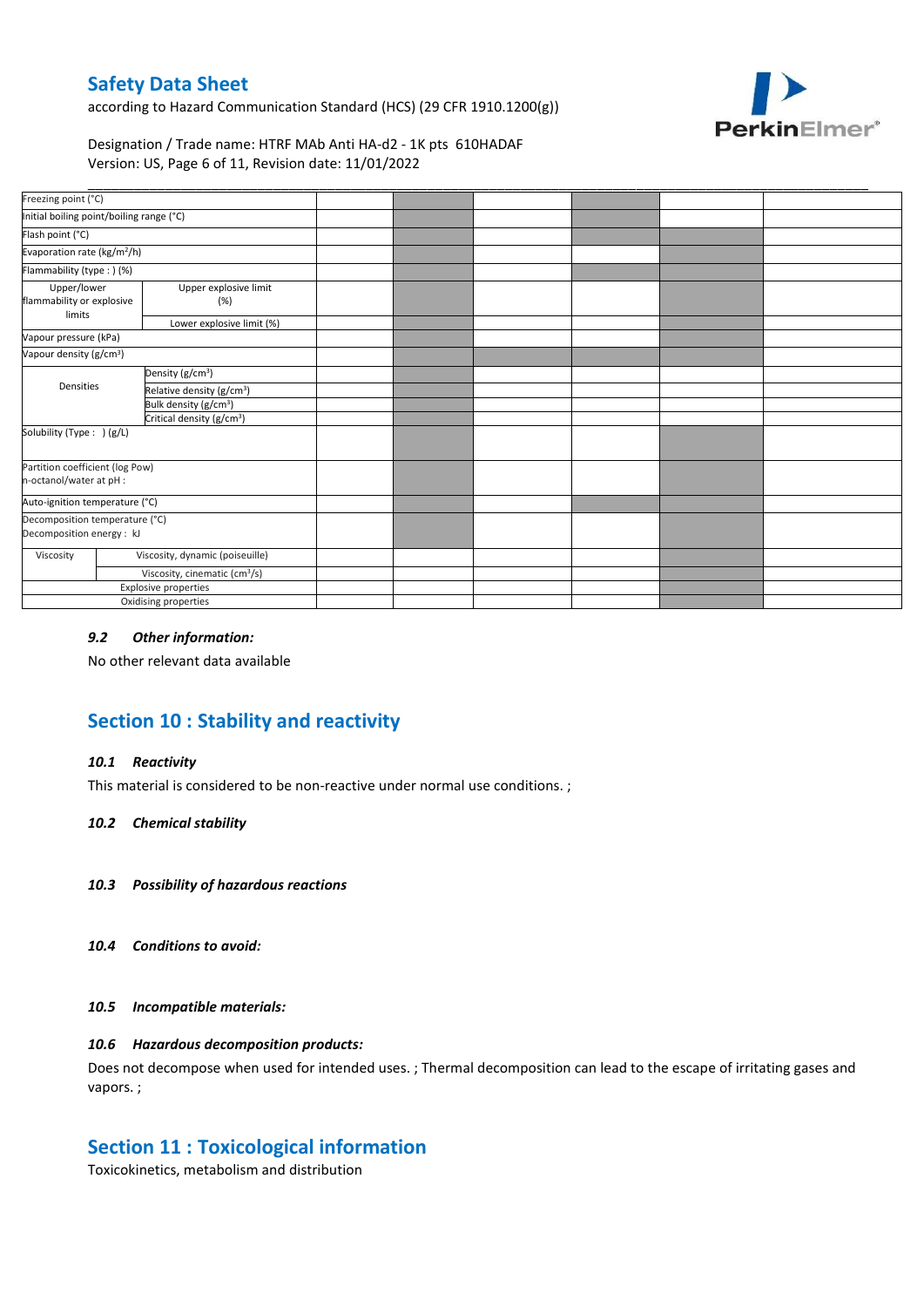according to Hazard Communication Standard (HCS) (29 CFR 1910.1200(g))

Designation / Trade name: HTRF MAb Anti HA-d2 - 1K pts 610HADAF Version: US, Page 7 of 11, Revision date: 11/01/2022

\_\_\_\_\_\_\_\_\_\_\_\_\_\_\_\_\_\_\_\_\_\_\_\_\_\_\_\_\_\_\_\_\_\_\_\_\_\_\_\_\_\_\_\_\_\_\_\_\_\_\_\_\_\_\_\_\_\_\_\_\_\_\_\_\_\_\_\_\_\_\_\_\_\_\_\_\_\_\_\_\_\_\_\_\_\_\_\_\_\_\_\_\_\_\_\_\_\_\_\_\_



### *11.1 Information on toxicological effects*

Substances

**Acute toxicity**

Animal data: Acute oral toxicity:

Acute dermal toxicity:

Acute inhalative toxicity:

Practical experience / human evidence: Assessment / Classification: General Remark:

#### **•** Skin corrosion/irritation

Animal data:

In-vitro skin test method: In-vitro skin test result:

Assessment / Classification:

**Eye damage/irritation**

Animal data:

In vitro eye test method: In vitro eye test result: Assessment / Classification:

> C**MR effects (carcinogenity, mutagenicity and toxicity for reproduction)** o Germ cell mutagenicity:

Animal data:

Assessment / Classification:

o Carcinogenicity

Practical experience / human evidence: Animal data:

Other information: Assessment / Classification:

o Reproductive toxicity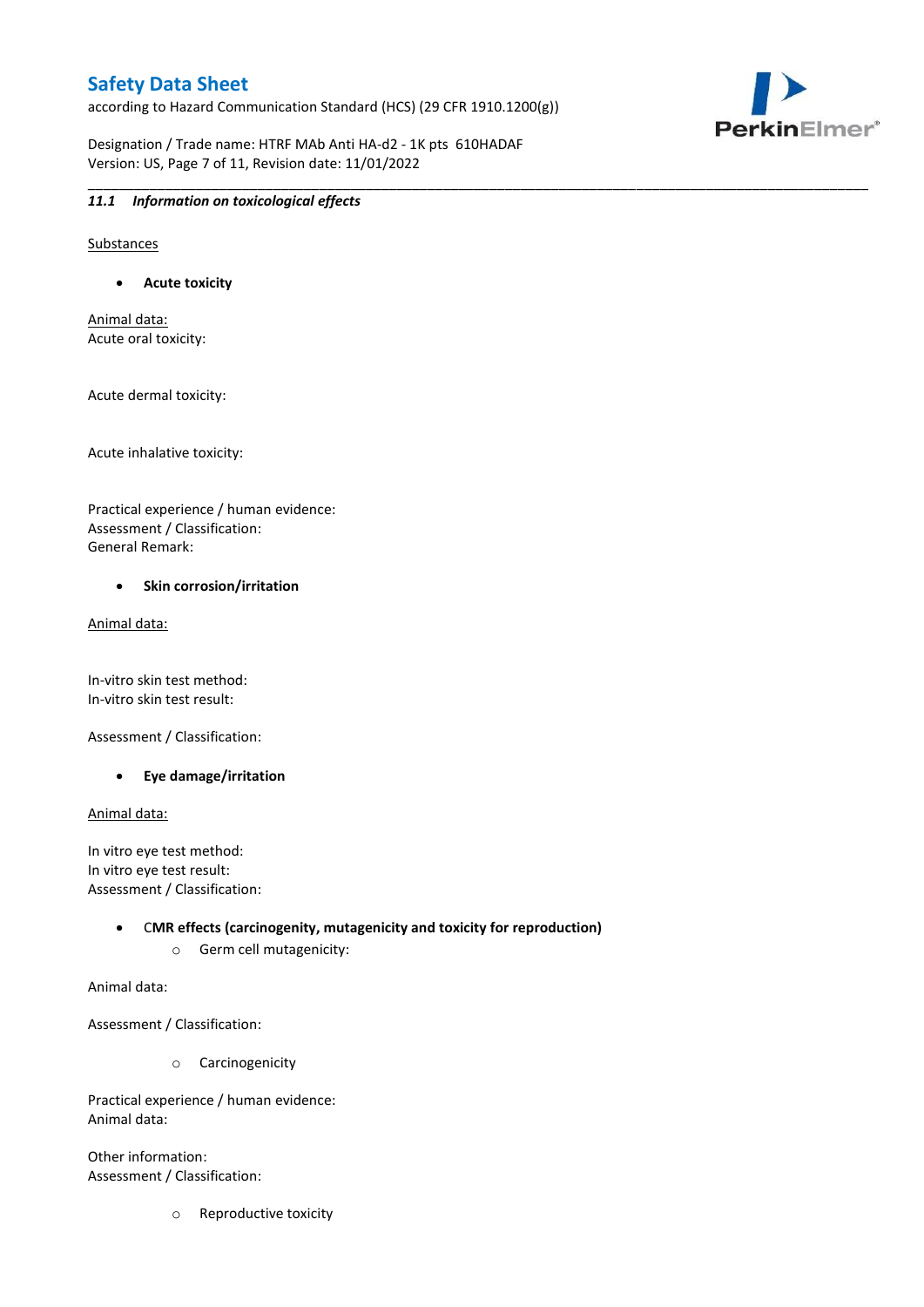according to Hazard Communication Standard (HCS) (29 CFR 1910.1200(g))



Designation / Trade name: HTRF MAb Anti HA-d2 - 1K pts 610HADAF Version: US, Page 8 of 11, Revision date: 11/01/2022

\_\_\_\_\_\_\_\_\_\_\_\_\_\_\_\_\_\_\_\_\_\_\_\_\_\_\_\_\_\_\_\_\_\_\_\_\_\_\_\_\_\_\_\_\_\_\_\_\_\_\_\_\_\_\_\_\_\_\_\_\_\_\_\_\_\_\_\_\_\_\_\_\_\_\_\_\_\_\_\_\_\_\_\_\_\_\_\_\_\_\_\_\_\_\_\_\_\_\_\_\_ Practical experience / human evidence: Animal data:

Other information: Assessment / Classification:

Overall assessment on CMR properties:

- **Specific target organ toxicity (single exposure)**
	- o STOT SE 1 and 2

Animal data:

Other information:

o STOT SE 3

Practical experience / human evidence:

Other information: Assessment / Classification:

#### **Specific target organ toxicity (repeated exposure)**

Practical experience / human evidence: Animal data:

Assessment / Classification: Other information

**Aspiration hazard**

Practical experience / human evidence: Experimental data: viscosity data: see SECTION 9. Assessment / Classification: Remark:

11.1.1 Mixtures No toxicological information is available for the mixture itself

### **Section 12 : Ecological information**

In case that test data regarding one endpoint/differentiation exist for the mixture itself, the classification is carried out according to the substance criteria (excluding biodegradation and bioaccumulation). If no test data exist, the criteria for mixture classification has to be used (calculation method); in this case the toxicological data of the ingredients are shown.

#### *12.1 Aquatic toxicity:*

Acute (short-term) fish toxicity

Chronic (long-term) fish toxicity

Acute (short-term) toxicity to crustacea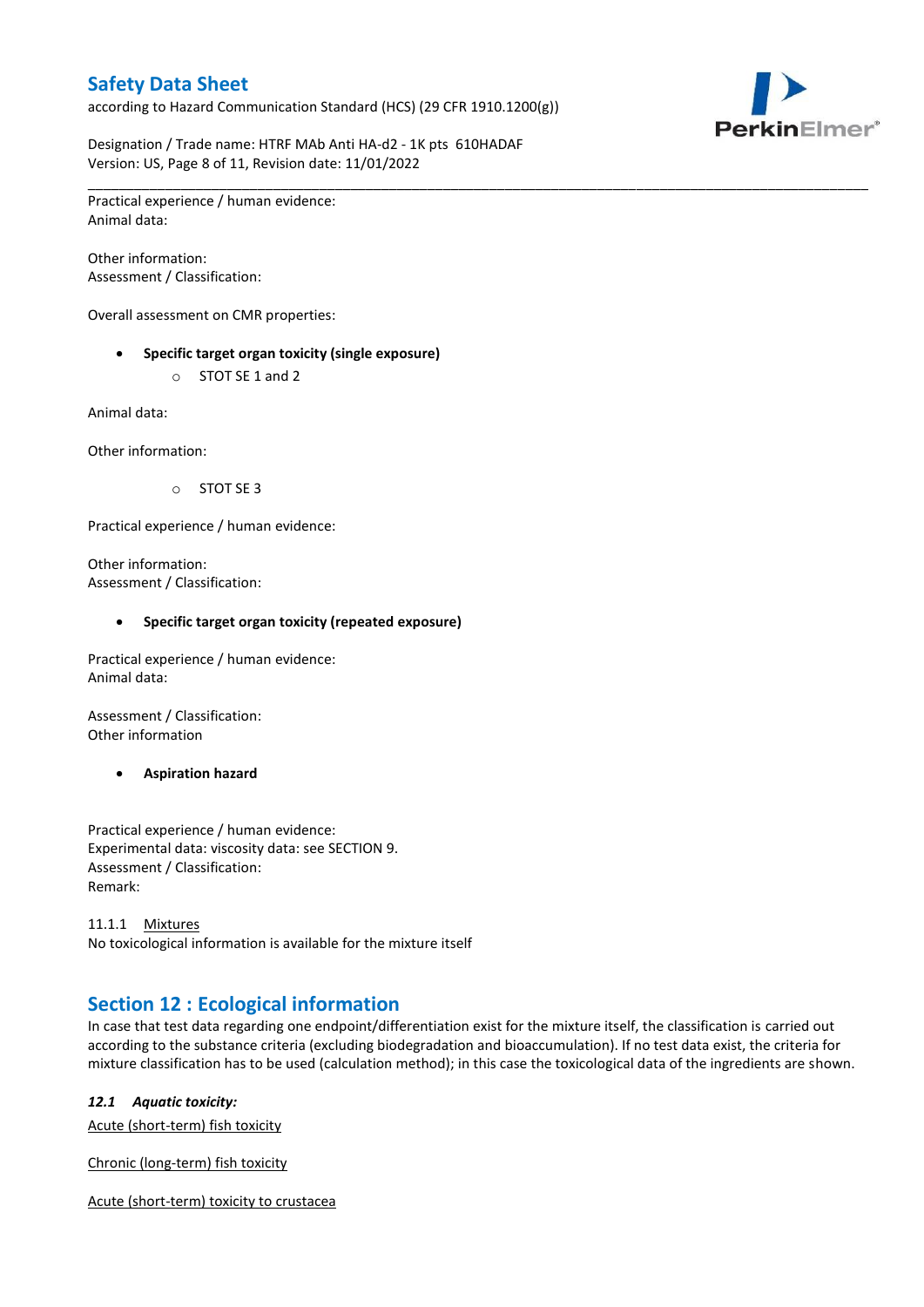according to Hazard Communication Standard (HCS) (29 CFR 1910.1200(g))

\_\_\_\_\_\_\_\_\_\_\_\_\_\_\_\_\_\_\_\_\_\_\_\_\_\_\_\_\_\_\_\_\_\_\_\_\_\_\_\_\_\_\_\_\_\_\_\_\_\_\_\_\_\_\_\_\_\_\_\_\_\_\_\_\_\_\_\_\_\_\_\_\_\_\_\_\_\_\_\_\_\_\_\_\_\_\_\_\_\_\_\_\_\_\_\_\_\_\_\_\_



Designation / Trade name: HTRF MAb Anti HA-d2 - 1K pts 610HADAF Version: US, Page 9 of 11, Revision date: 11/01/2022

### Chronic (long-term) toxicity to crustacea

Acute (short-term) toxicity to algae and cyanobacteria

Toxicity to microorganisms and other aquatic plants / organisms

Assessment / Classification:

### *12.2 Persistence and degradability* Biodegradation:

Abiotic Degradation:

Assessment / Classification:

### *12.3 Bioaccumulative potential*

Bioconcentration factor (BCF):

### *12.4 Mobility in soil*

- *12.5 Results of PBT and vPvB assessment*
- *12.6 Other adverse effects:*

Additional ecotoxicological information:

### **Section 13 : Disposal considerations**

#### *13.1 Waste treatment methods*

Waste treatment options: Dispose of waste according to applicable legislation. ;

Other disposal recommendations: Additional information:

# **Section 14 : Transport information**

### ADR/RID/AND/IMDG/IATA

| UN No.                     |  |
|----------------------------|--|
| UN Proper shipping name    |  |
| Transport hazard class(es) |  |
| Hazard label(s)            |  |
|                            |  |
| Packing group              |  |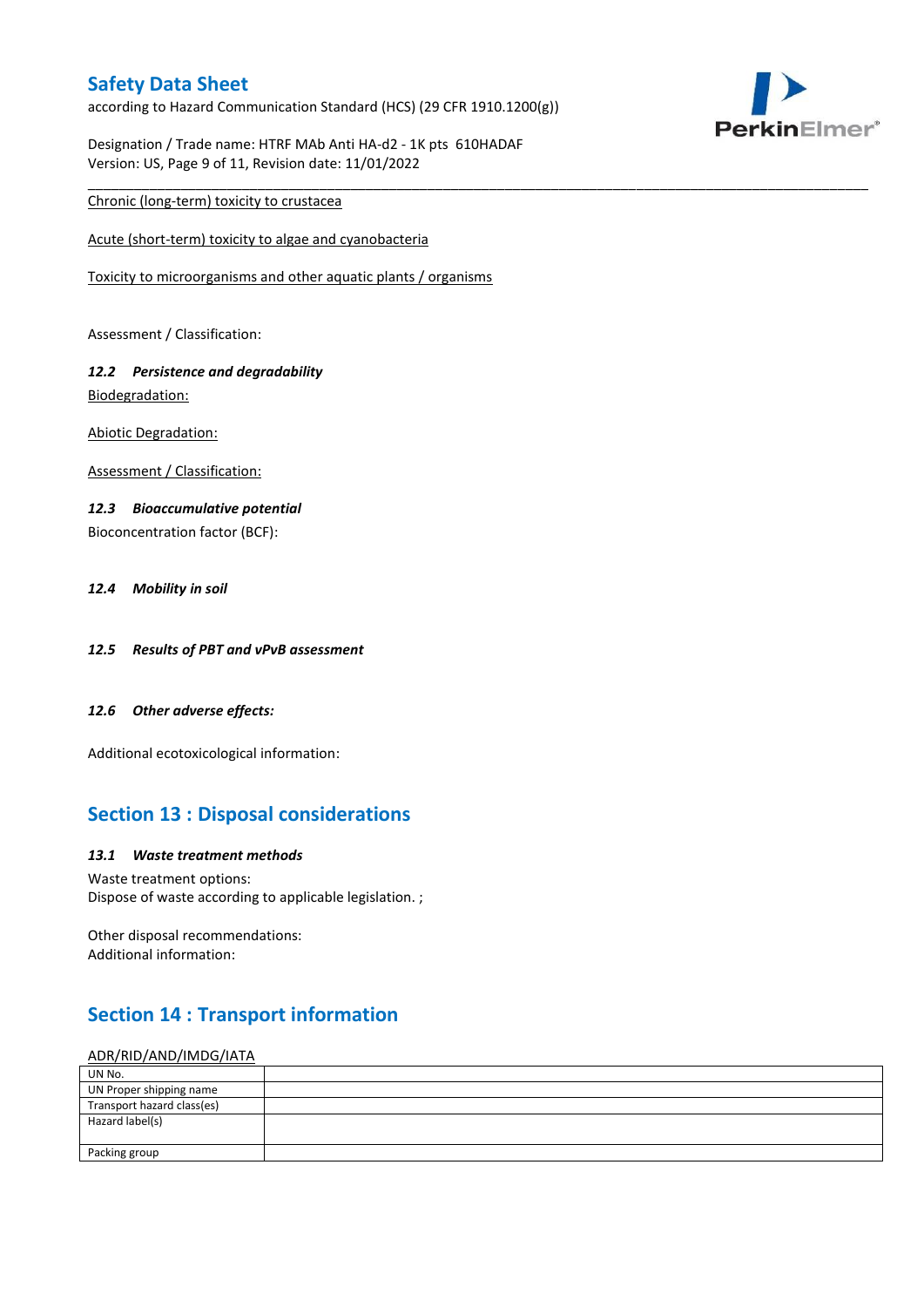according to Hazard Communication Standard (HCS) (29 CFR 1910.1200(g))



Designation / Trade name: HTRF MAb Anti HA-d2 - 1K pts 610HADAF Version: US, Page 10 of 11, Revision date: 11/01/2022

### *Transport in bulk according to Annex II of MARPOL 73/78 and the IBC Code*

\_\_\_\_\_\_\_\_\_\_\_\_\_\_\_\_\_\_\_\_\_\_\_\_\_\_\_\_\_\_\_\_\_\_\_\_\_\_\_\_\_\_\_\_\_\_\_\_\_\_\_\_\_\_\_\_\_\_\_\_\_\_\_\_\_\_\_\_\_\_\_\_\_\_\_\_\_\_\_\_\_\_\_\_\_\_\_\_\_\_\_\_\_\_\_\_\_\_\_\_\_

Land transport (ADR/RID) Classification code ADR: Special Provisions for ADR/RID:<br>
Limited quantities for ADR/RID: Excepted Quantities for ADR/RI Excepted Quantities for ADR/RID: Packing Instructions for ADR/RID: Special packing provisions for ADR/RID: Mixed packing provisions: Portable tanks and bulk containers Instructions: Portable tanks and bulk containers Special Provisions: ADR Tank Code: ADR Tank special provisions: Vehicle for tank carriage:  $S$  Special provisions for carriage Packages: Special provisions for carriage Bulk: Special provisions for carriage for loading, unloading and handling: Special Provisions for carriage Operation: Hazard identification No: Transport category (Tunnel restriction code): Sea transport (IMDG) Marine Pollutant: Subsidiary risk(s) for IMDG: Packing provisions for IMDG: Limited quantities for IMDG: Packing instructions for IMDG: IBC Instructions: IBC Provisions: IMO tank instructions: UN tank instructions: Tanks and bulk Provisions: EmS : Stowage and segregation for IMDG: Properties and observations: Inland waterway transport (ADN) Classification Code ADN: Special Provisions ADN: Limited quantities ADN: Excepted quantities ADN: Carriage permitted: Carriage permitted: Provisions concerning loading and unloading: Provisions concerning carriage: Number of blue cones/lights: Remark: Air transport (ICAO-TI / IATA-DGR) Subsidiary risk for IATA: Excepted quantity for IATA: Passenger and Cargo Aircraft Limited Quantities Packing Instructions: Passenger and Cargo Aircraft Limited Quantities Maximal Net Quantity : Passenger and Cargo Aircraft Packaging Instructions : Passenger and Cargo Aircraft Maximal Net Quantity : Cargo Aircraft only Packaging Instructions : Cargo Aircraft only Maximal Net Quantity : ERG code: Special Provisions for IATA:

### **Section 15 : Regulatory information**

#### *15.1 Safety, health and environmental regulations/legislation specific for the substance or mixture*

#### *15.2 Chemical Safety Assessment:*

For the following substances of this mixture a chemical safety assessment has been carried out :